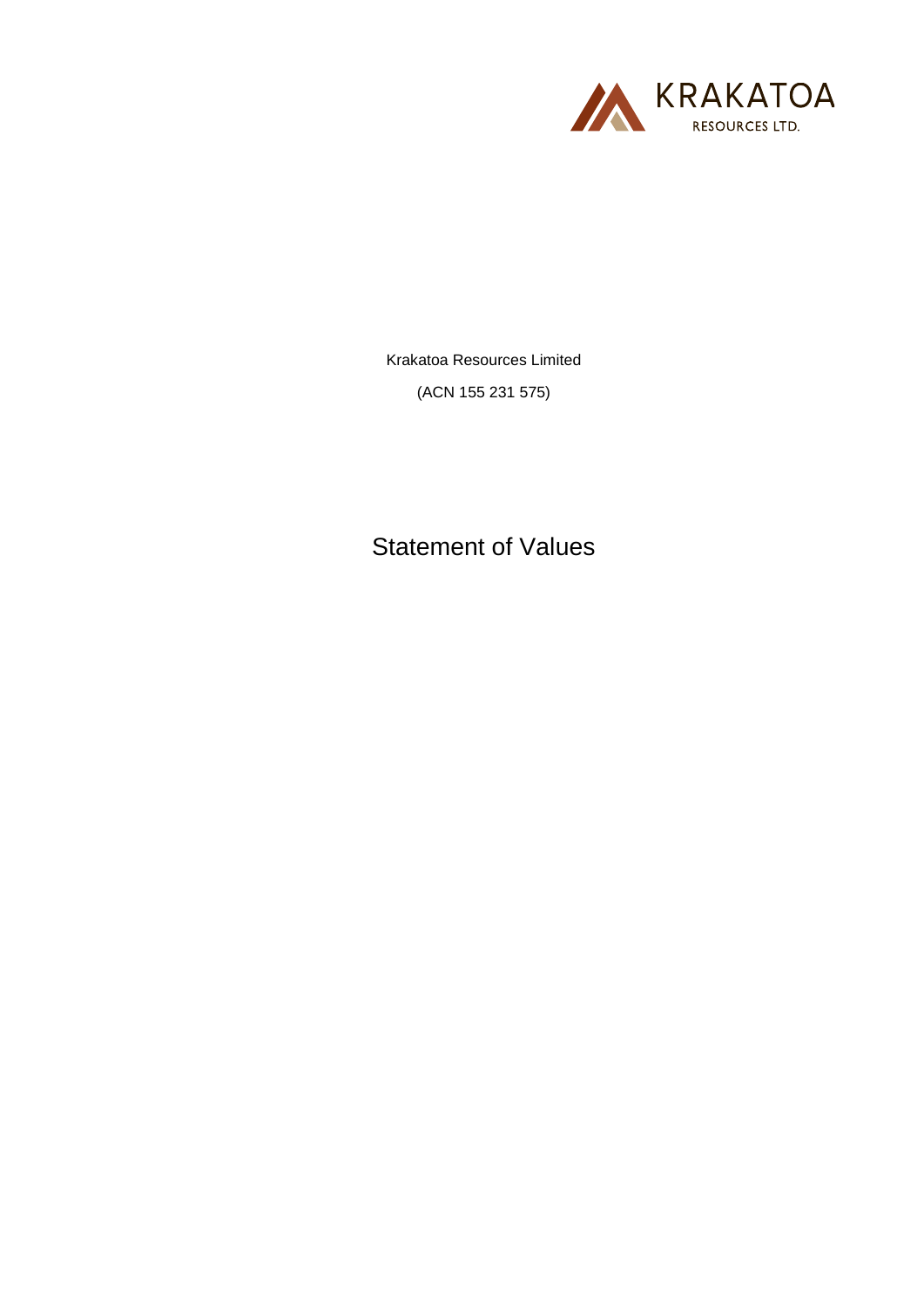

# **1 Selection of external auditors**

Krakatoa Resources Limited (ACN 155 231 575) (the *Company*) instils and reinforces a culture across the Company of acting lawfully, ethically and responsibly. It seeks to operate in line with the values set out below and ensure directors, senior executives and employees work to reinforce these values.

The Company's senior executives have the responsibility of instilling these values across the Company including ensuring that all employees receive appropriate training on the values and referencing and reinforcing the values in interactions with employees.

# **2 Statement of values**

## **2.1 Statement of values**

The Company has adopted this Statement of Values to express the standards and behaviours it expects from its directors, senior executives and employees to fulfil its purpose and meet its goals.

As per Principle 3 of the ASX Corporate Governance Council's Corporate Governance Principles and Recommendations, 4th Edition:

- (a) a listed entity should instil and continually reinforce a culture across the organisation of acting lawfully, ethically and responsibly; and
- (b) a listed entity should articulate and disclose its values.

This Statement of Values applies to the Company, and its subsidiaries (if any).

### **2.2 Our commitment**

Krakatoa are committed to the discovery, development, and conversion of natural resources into shareholder wealth. We are nevertheless prudent when it comes to managing time and financial resources associated with achieving this objective for shareholders.

Accordingly, Krakatoa is dedicated and committed:

- (a) To maximise returns for our shareholders.
- (b) To perform in a responsible and efficient manner in the conduct of our work systems and procedures.
- (c) To actively engage with all of our stakeholders with a focus on sustainable exploration and development.
- (d) To promote industry best practice, occupational health and safety among our workers and business partners, permanently controlling the risks inherent in our operations. We will comply with applicable laws and regulations of the countries in which we operate.
- (e) To promote the ongoing care and protection of the environment within which we operate.

We acknowledge that our people are our greatest asset and are thus committed to providing a decent and safe work environment, offering opportunity for personal and professional development, and promoting self-protection, austerity, ethics, integrity and honesty.

### **2.3 Core values**

Krakatoa's culture is forged by the absolute realisation that we represent shareholders and their interests whilst adhering to values underpinned by integrity and honesty; we behave with respect